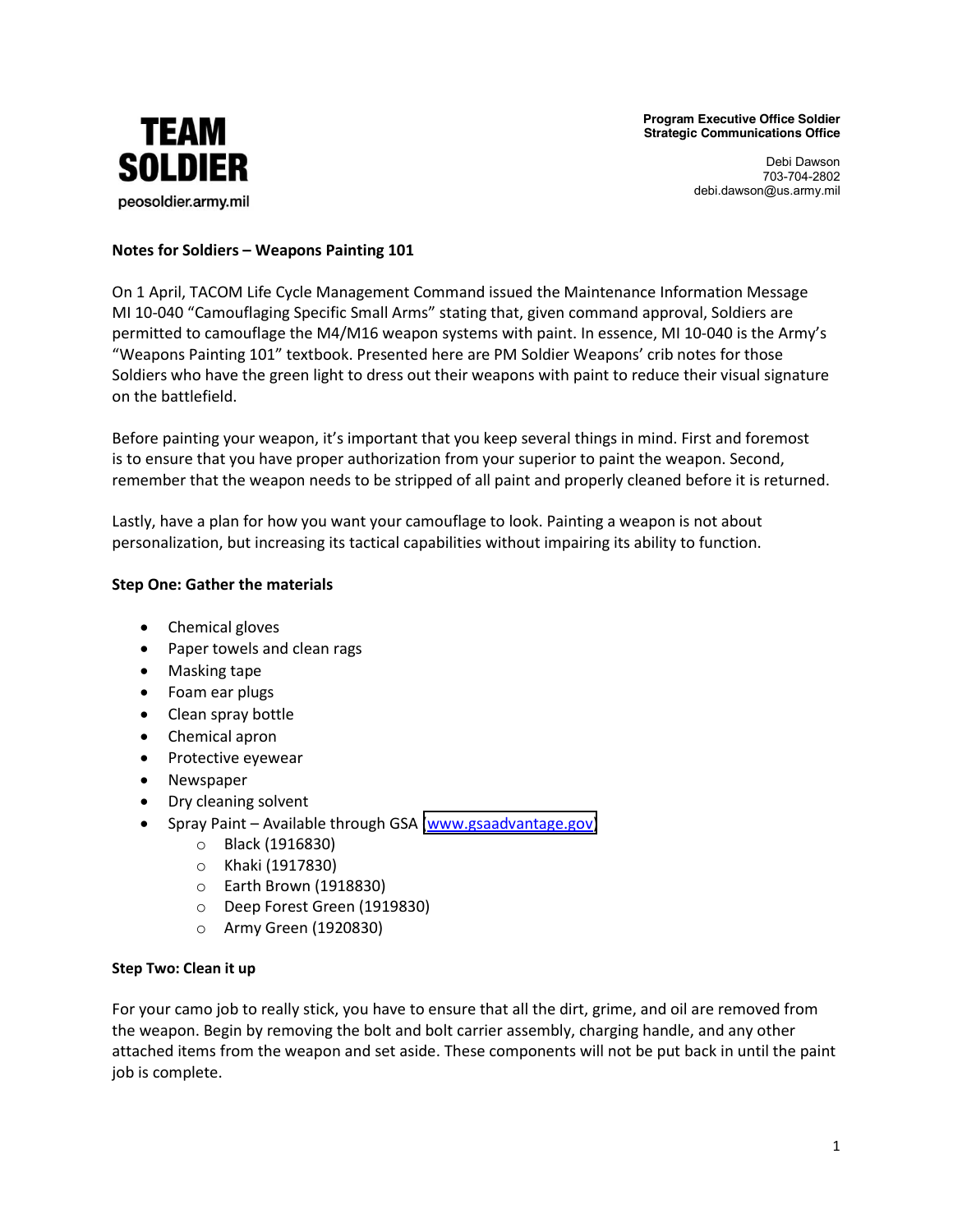The trick to effectively cleaning your weapon is dry cleaning fluid. TACOM instructs you don your protective gear and clean the down weapon twice with dry cleaning fluid. This ensures any oils that may not have been visible are completely removed from the weapon. Be sure to capture any dry cleaning fluid in a bucket or



solvent tank in your work area. It's important to follow hazmat rules accordingly, as dry cleaning fluid is flammable and toxic.

### **Step Three: Tape it Up**

As with any task, so much of success depends on good preparation. If you do not properly protect the weapon from paint, you can negatively impact its performance. As a general approach, TACOM recommends that you start masking at the rear of the weapon and move forward from top to bottom. For M16 fixed-stock rifles, be sure to mask the buffer tube drain hole and buttstock screw.

#### **Tape by Numbers:**

- 1. With the upper and lower receivers engaged by just the front take-down pin, stuff the inside of the upper receiver with paper towels. Do not stuff paper towels into the barrel extension or chamber of the upper receiver.
- 2. With the weapon still broken down shotgun style, take a paper towel and place it over the top of the lower receiver covering the whole opening of the top of the lower receiver.
- 3. Sandwich the paper towel by closing the receiver and secure with rear take down pin.







4. Remove excess paper towel sticking out the sides and rear of the receiver. Make sure the remaining paper towel is stuck tight so that no paint will be able to get in between the upper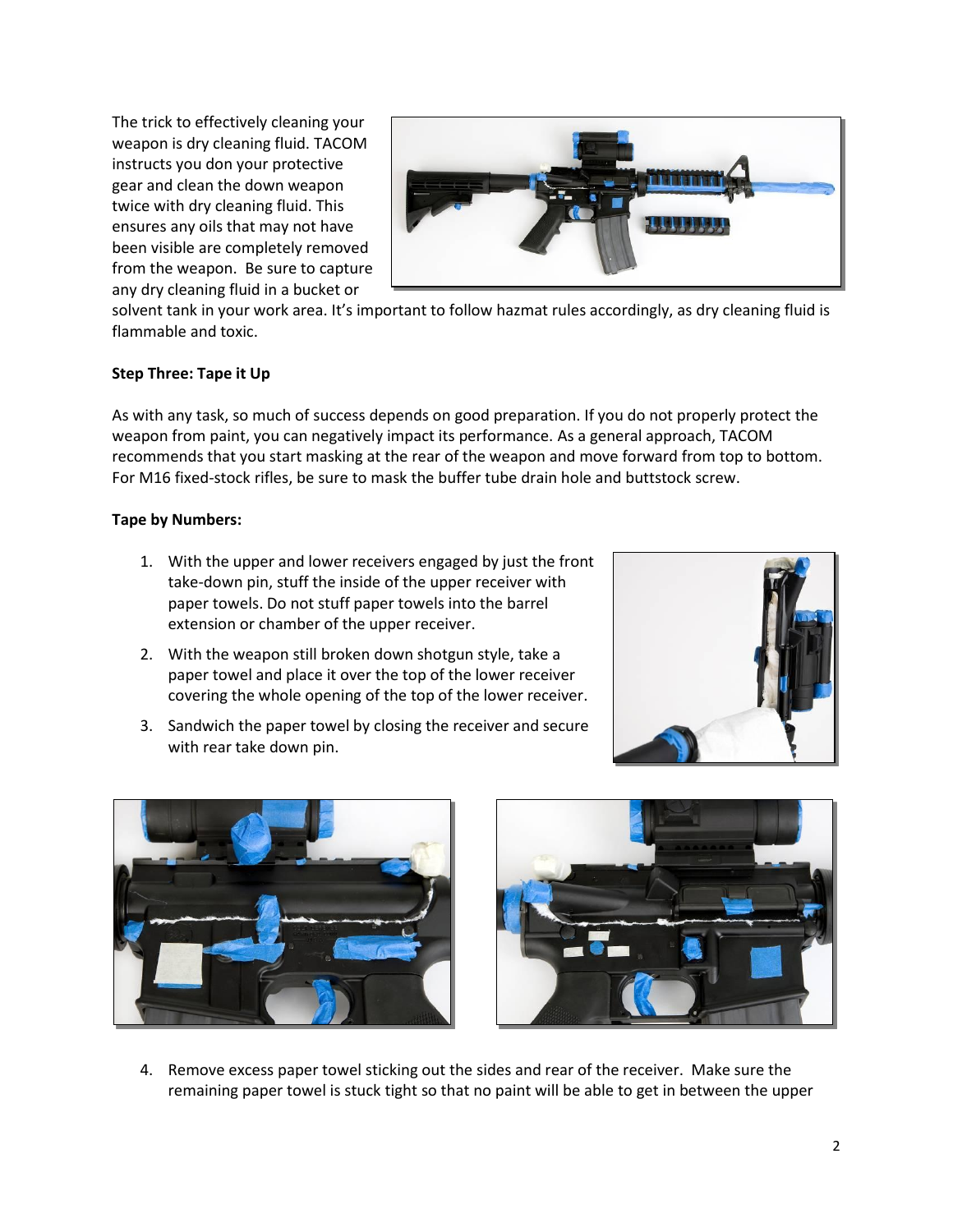and lower receiver. If it's not tight, layer more paper towels across until it's snug.

- 5. Mask off all the markings, including: IUID label, serial number, cage code, model designator, and selector switch position markings.
- 6. Mask all moving parts: safety selector, magazine release button, magazine catch, and forward assist.
- 7. Wrap trigger and trigger-well opening so no paint can get inside weapon.
- 8. Tape the iron sight.
- 9. Tape front sight post, post recess, and the two rear edges of the front sight.
- 10. Insert magazine(s) and paint only the exposed portions.



- 11. To paint the barrels, remove the bottom rail (if weapon has handguards, remove both) and mask off the complete barrel, front sight assembly, and slip ring.
- 12. Cover slot numbers on the rails.
- 13. Insert a foam ear plug into the barrel to protect barrel and bore interior.



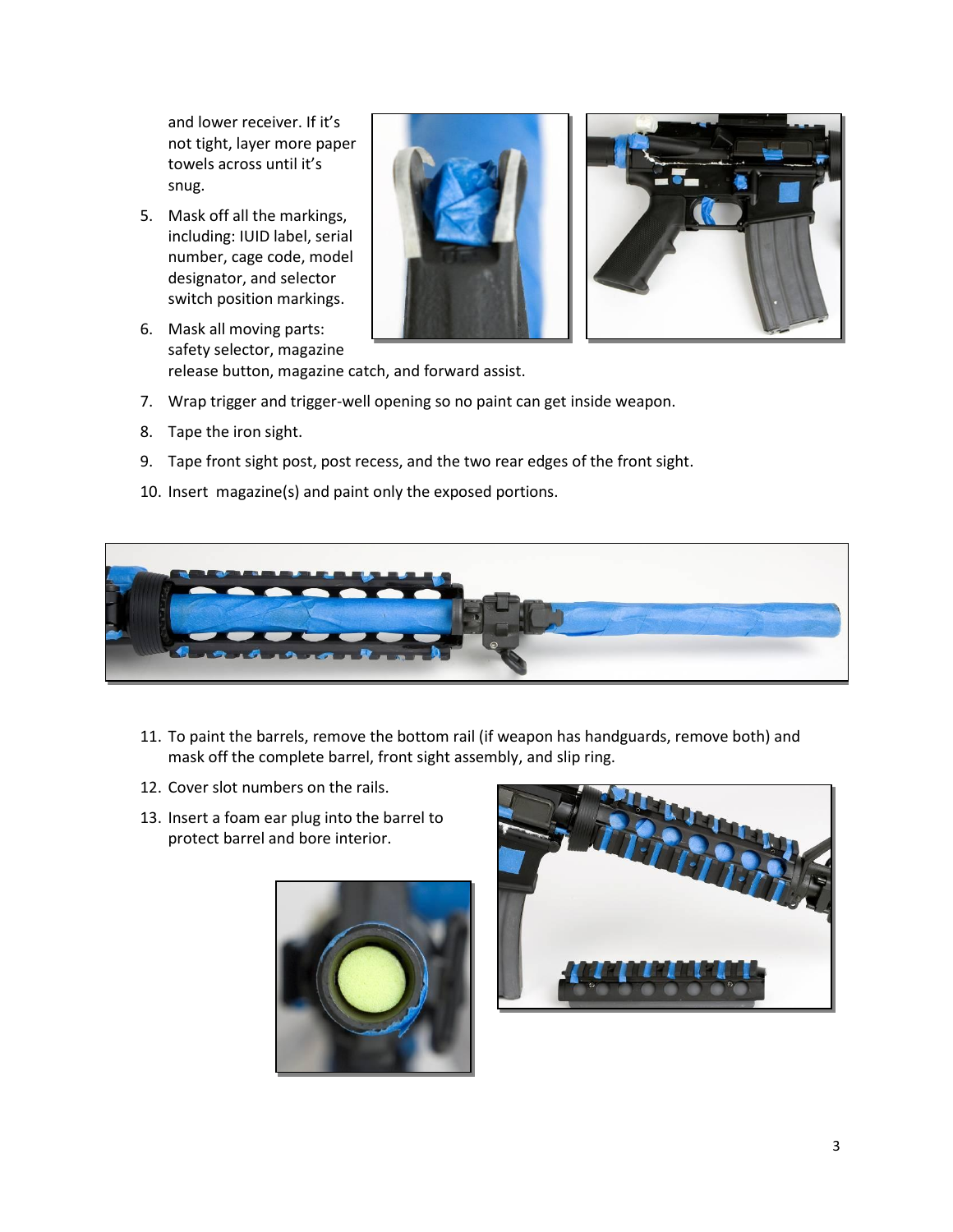A laundry list of taping? Yes. But, every step is necessary to ensure the function or identification of the weapon is not compromised. If your weapon has a component, sight, or accessory that was not covered in this procedure, use common sense to properly mask it.

### **Step Four: Paint it**



Some important points before you start to paint your weapon:

- $\bullet$  Start with a plan.
- **•** Ensure you have proper ventilation.
- Do not apply paint to the barrel and front sight assembly of the weapon. The heat of the barrel during firing will burn off the paint.

Remember, "pretty" is not the objective of good camouflage. The goal is to break up the visual signature of the weapon system by blending your weapon in with your environment and uniform. If your operating environment has just light sand, then just paint your weapon tan with limited black breakup. If you are operating in a woodland environment, brown and olive drab with limited black breakup may be appropriate.



If you have an adjustable buttstock, extend it before spraying. Spray thin coats with a light touch. Let the coats dry between applications. Test the cans on paper first to get a feel for how much pressure to apply for a particular flow rate.

Looking for a template? Look to your local environment. One option is to layer local foliage or grasses on the weapon and paint around them to leave a natural-looking pattern.